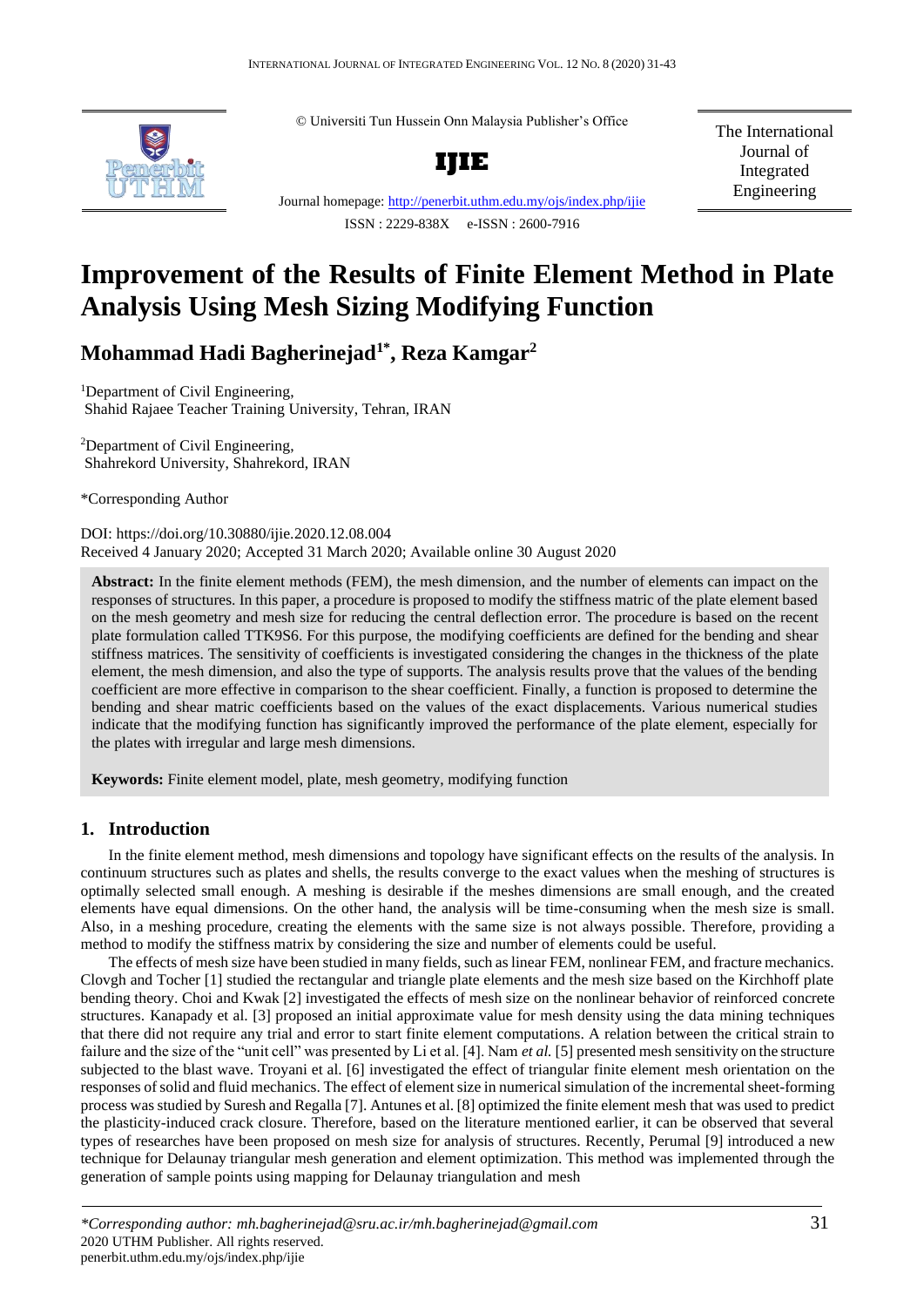optimization. Based on the literature mentioned above, it should be noted that the mesh size has an important effect on the responses of both static and dynamic problems [10-13].

The plate and shell structures are widely used in civil, naval, and aerospace engineering. In topology optimization, the plate and shell elements reduce the analysis time and, consequently, the optimization process [14-17]. In the theory of plates, the plates are classified into thick and thin plates [18]. For thin plates, the shear deformation is neglected, and the Kirchhoff plate theory is used for analysis, but, for thick plates, the shear deformation is considerable, and the Mindlin-Reissner plate theory must be used. The Mindlin-Reissner plate theory for thin plates leads to poor results due to the shear locking phenomenon. To solve the shear locking problem in the Mindlin–Reissner plate theory, (a) the reduced integration method, (b) the natural strain approach, and (c) the stress method have been proposed. A lot of studies have been presented for solving the shear locking problem using these methods, and also new techniques have been introduced. The reduced integration method was used by Zienkiewicz et al. [19] and Pugh et al. [20]. Also, the selective integration method was applied to solve these problems by Malkus and Hughes [21], and also Hughes et al. [22]. Bathe and Dvorkin [23] presented the MITC family. Batoz and Lardeur [20] and also Batoz and Katili [24] developed the Discrete Shear Triangle (DST) family. Choo et al. [25] proposed the hybrid-Trefftz plate elements. The assumed stress/strain elements were used by Lee and Pian [26], Katili [27], and also Brasile [28]. Most of these methods solved the shear locking problem in the plate elements, but these formulations were complex and difficult.

A new three-node triangular plate element, labeled as DST-S6 (Discrete Shear Triangular element with six extra Shear degrees of freedom), was proposed by Cai et al. [29] to analyze the plate/shell structures. The shear locking is eliminated in the DST-S6. In this method, any numerical expediencies (such as the reduced integration, the assumed strains/stresses) are ignored, and a simple formulation was presented. In the same way, Zhuang et al. [30] introduced a new locking-free element triangular thick plate element. In this formulation, each element has nine standard kinematic degrees of freedom and six additional degrees of freedom for shear strains (TTK9S6). This formulation can be used in the analysis of plate and shell structures. They evaluated the performance of TTK9S6 by comparing the obtained central displacement using the FEM with the exact values. As mentioned above, various methods and formulations have been proposed for plate and shell analysis, but the DST-S6 and TTK9S6 formulations presented a simple formulation to calculate the stiffness matrix.

In this paper, a correction function is proposed to modify the bending and shear stiffness matrices of the plate for each element. For this purpose, the TTK9S6 element is used for the plate analysis. In the next section, the TTK9S6 formulation for finite element analysis is presented in detail. In the third section, the correction coefficients of the bending and shear stiffness matrices are introduced. Then, the sensitivity of the central displacement to the bending and shear stiffness matrices is studied. In the fourth section, a correction function is proposed according to the changes of correction coefficients of the bending and shear stiffness matrices. Finally, the performance of the proposed correction function is evaluated throughout several numerical examples. For this purpose, the errors of central displacement for the TTK9S6 and the modified plate element are calculated and compared.

# **1.1 TTK9S6 Formulation**

In thissection, the formulation ofshape functions, interpolation function, and computing the stiffness matric in terms of bending and shear deformation for the TTK9S6 [30] element is expressed. According to Fig. 1, the total rotations of plates around the x- and y-axis ( $\theta_x$  and  $\theta_y$ ) without separating the influence of transverse shear deformation are expressed by:

$$
\theta_{x} = \frac{\partial w}{\partial x}, \theta_{y} = \frac{\partial w}{\partial y}
$$
\n(1)

Where w is the vertical displacement. The total rotation includes the rigid body rotation  $(\hat{\theta})$  and transverse shear strain (*γ*). Therefore, the transverse shear strain can be computed as follow:

$$
\gamma_x = \theta_x - \hat{\theta}_x, \gamma_y = \theta_y - \hat{\theta}_y \tag{2}
$$

The shape functions of TTK9S6 are presented as follows. This element has three main nodes and three additional midside nodes, as shown in Fig. 2.

$$
\phi_i = L_i, \ \phi_{xi} = \frac{1}{2} (x - x_i) L_i, \ \phi_{yi} = \frac{1}{2} (y - y_i) L_i, \ i = 1, 2, 3
$$
\n(3)

$$
R_i = \left(\sum_{k=4}^{6} N_k\right) \phi_{i,x}, \quad R_{xi} = \left(\sum_{k=4}^{6} N_k \phi_{xi,x}^k\right), \quad R_{yi} = \left(\sum_{k=4}^{6} N_k \phi_{yi,x}^k\right), \quad k = 4, 5, 6
$$
 (4)

$$
Q_i = \left(\sum_{k=4}^{6} N_k\right) \phi_{i,y}, \quad Q_{xi} = \left(\sum_{k=4}^{6} N_k \phi_{xi,y}^k\right), \quad Q_{yi} = \left(\sum_{k=4}^{6} N_k \phi_{yi,y}^k\right), \quad k = 4, 5, 6
$$
 (5)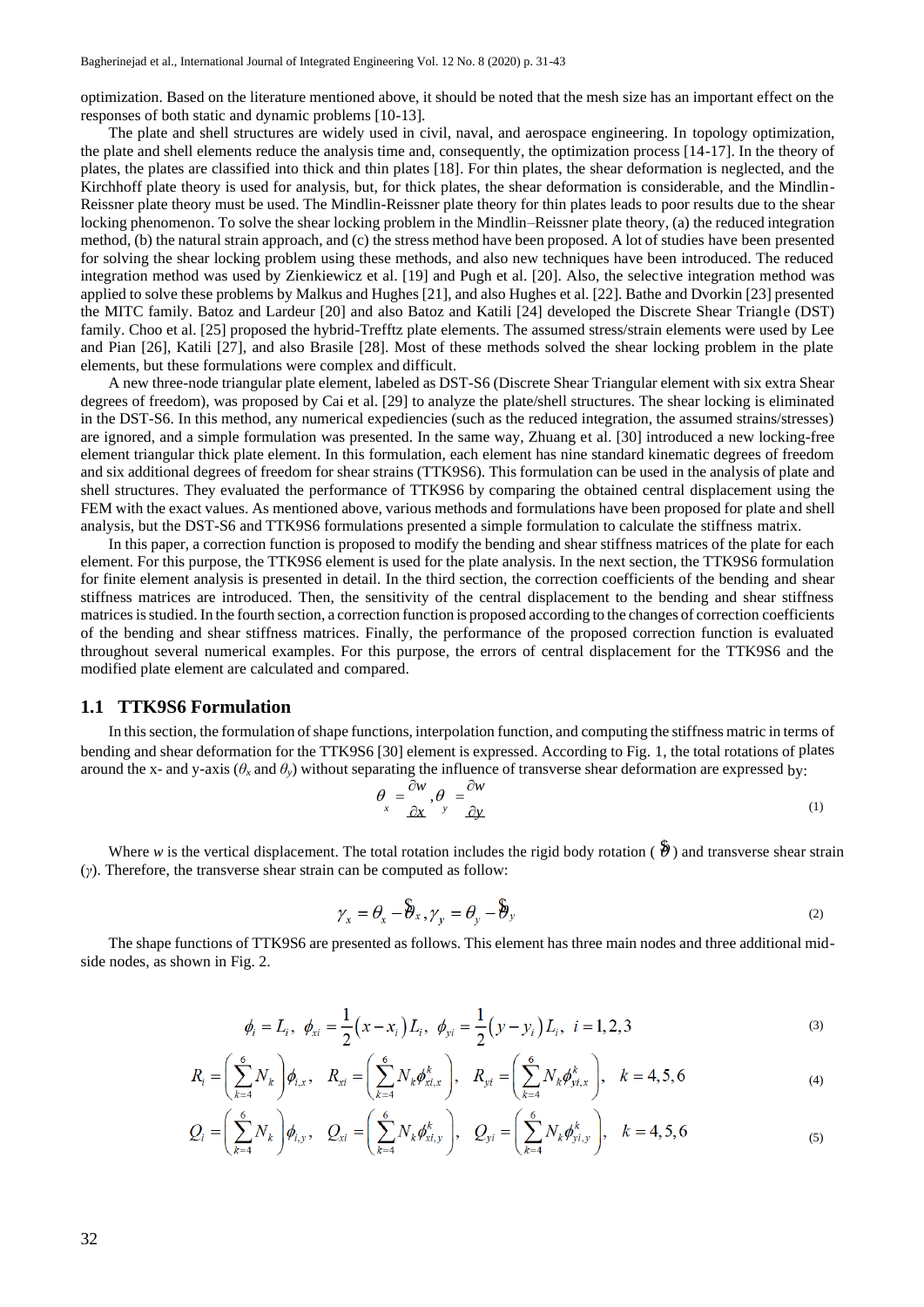

**Fig. 1 - Decomposition of total rotation for a plate element**

Where *i* and *k* are the numbers of main and mid-side nodes, respectively, as shown in Fig. 2. The subscript ",x" denotes the derivatives with respect to *x*. *Li* and *Ni* are the shape functions of three and six node elements, respectively, that can be calculated by:

$$
L_i = \frac{1}{2A} (a_i + b_i x + c_i y), \ \ a_i = x_i y_m - x_m y_i, \ \ b_i = y_j - y_m, \ \ c_i = x_m - x_j
$$
\n<sup>(6)</sup>

$$
2A = \begin{bmatrix} 1 & x_1 & y_1 \\ 1 & x_2 & y_2 \\ 1 & x_3 & y_3 \end{bmatrix}
$$
 (7)

$$
N_j = (2L_j - 1)L_j \quad (j = 1, 2, 3), \quad N_4 = 4L_1L_2, \quad N_5 = 4L_2L_3, \quad N_6 = 4L_3L_1
$$
\n<sup>(8)</sup>

Also, the derivatives of  $\phi_{xi}$  and  $\phi_{yi}$  with respect to *x* and *y* at the mid-side nodes (*k*=4.5.6) are calculated by:

$$
\phi_{xi,x}^k = \frac{1}{2} \Big[ L_i \big( x_k, y_k \big) + \big( x_k - x_i \big) L_{i,x} \Big], \ \phi_{yi,x}^k = \frac{1}{2} \Big[ \big( y_k - y_i \big) L_{i,x} \Big]
$$
(9)

$$
\phi_{xi,y}^k = \frac{1}{2} \Big[ \big( x_k - x_i \big) L_{i,y} \Big], \quad \phi_{yi,y}^k = \frac{1}{2} \Big[ L_i \big( x_k, y_k \big) + \big( y_k - y_i \big) L_{i,y} \Big]
$$
\n(10)



**Fig. 2 - TTK9S6 element with three main nodes and three mid-side nodes**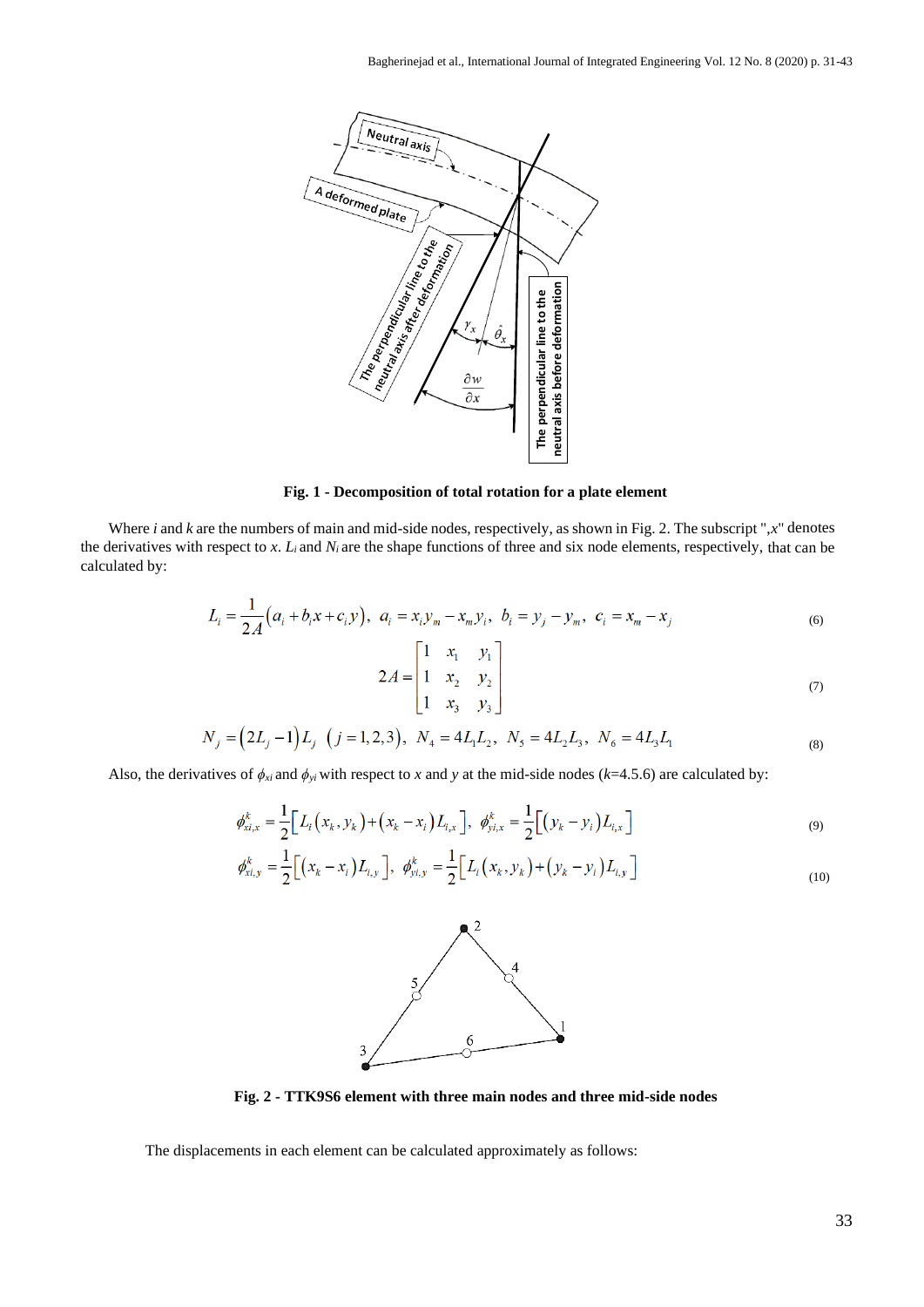$$
w = \sum_{i=1}^{3} \left( \phi_i w_i + \phi_{xi} \theta_{xi} + \phi_{yi} \theta_{yi} \right)
$$
\n(11)

$$
\theta_x = \sum_{i=1}^3 \left( R_i w_i + R_{xi} \theta_{xi} + R_{yi} \theta_{yi} \right)
$$
\n(12)

$$
\theta_{y} = \sum_{i=1}^{3} \left( Q_{i} w_{i} + Q_{xi} \theta_{xi} + Q_{yi} \theta_{yi} \right)
$$
\n(13)

$$
\gamma_x = \sum_{i=1}^3 \left( L_i \gamma_{xi} \right) \tag{14}
$$

$$
\gamma_{y} = \sum_{i=1}^{3} \left( L_{i} \gamma_{yi} \right) \tag{15}
$$

The interpolation function of the element can be expressed as follow:

$$
U = Nu = \begin{bmatrix} N_1 & N_2 & N_3 \end{bmatrix} \begin{bmatrix} u_1 \\ u_2 \\ u_3 \end{bmatrix}
$$
 (16)

Where

$$
U = \begin{bmatrix} w & \hat{\vartheta}_x & \hat{\vartheta}_y & \gamma_x & \gamma_y \end{bmatrix}^T
$$
 (17)

$$
u^{i} = \begin{bmatrix} w_{i} & \theta_{xi} & \theta_{xi} & \gamma_{xi} & \gamma_{yi} \end{bmatrix}^{T}
$$
\n
$$
\begin{bmatrix} \phi & \phi_{i} & \phi_{yi} & 0 & 0 \end{bmatrix}
$$
\n(18)

$$
N_{i} = \begin{bmatrix} \varphi_{i} & \varphi_{xi} & \varphi_{yi} & 0 & 0 \\ R_{i} & R_{xi} & R_{yi} & -L_{i} & 0 \\ Q_{i} & Q_{xi} & Q_{yi} & 0 & -L_{i} \\ 0 & 0 & 0 & L_{i} & 0 \\ 0 & 0 & 0 & 0 & L_{i} \end{bmatrix}
$$
(19)

Now, by determining the interpolation function and using strain energy Π*p* for a plate element, the stiffness matrix can be obtained. The strain energy for a plate element is expressed by:

$$
\Pi_p = \frac{1}{2} \int_{A_s} \left( \chi^T D_b \chi + \gamma^T D_s \gamma \right) dx dy \tag{20}
$$

Where  $\chi$  and  $\gamma$  are the bending and shear strains vectors, respectively that are defined as follows:

$$
\chi = \left[\frac{\partial \hat{\boldsymbol{\theta}}_x}{\partial x} \quad \frac{\partial \hat{\boldsymbol{\theta}}_y}{\partial y} \quad \frac{\partial \hat{\boldsymbol{\theta}}_x}{\partial y} + \frac{\partial \hat{\boldsymbol{\theta}}_y}{\partial x}\right], \quad \gamma = \left[\gamma_x \quad \gamma_y\right]
$$
(21)

and

$$
D_b = \frac{Eh^3}{12(1 - v^2)} \begin{bmatrix} 1 & v & 0 \\ v & 1 & 0 \\ 0 & 0 & \frac{1 - v}{2} \end{bmatrix}, \quad D_s = \frac{5Eh}{12(1 + v)} \begin{bmatrix} 1 & 0 \\ 0 & 1 \end{bmatrix}
$$
(22)

Where *E* is Young's modulus, υ is the Poisson's ratio, and *h* is the thickness of the plate element. Now, the bending and shear stiffness matrices are expressed by: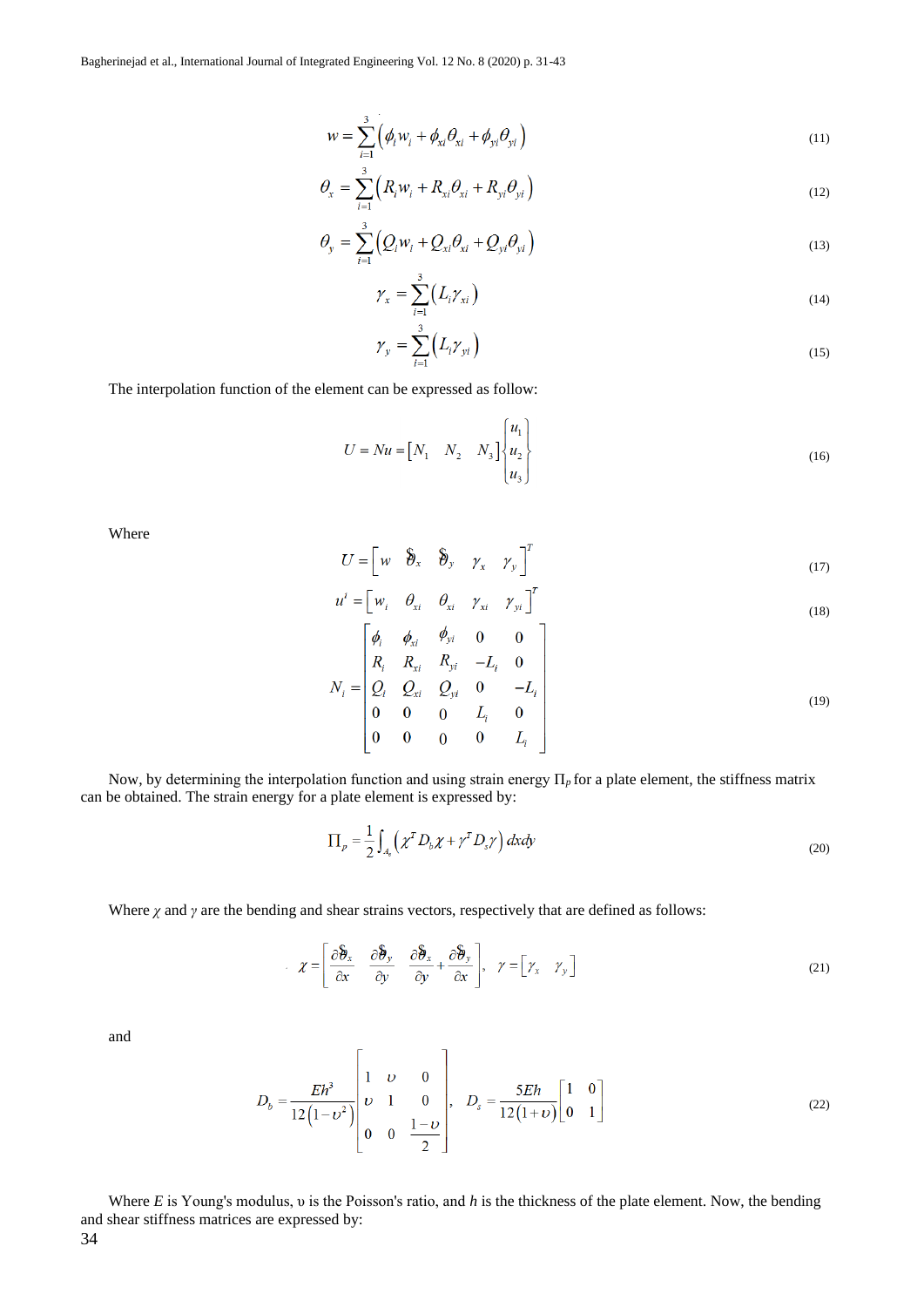$$
K_b^e = \int_{A_e} B_b^T D_b B_b, \quad K_s^e = \int_{A_e} B_s^T D_s B_s \tag{23}
$$

$$
B_b = \begin{bmatrix} B_{b1} & B_{b2} & B_{b3} \end{bmatrix} \tag{24}
$$

$$
B_{bi} = \begin{bmatrix} R_{i,x} & R_{xi,x} & R_{yi,x} & -L_{i,x} & 0\\ Q_{i,y} & Q_{xi,y} & Q_{yi,y} & 0 & -L_{i,y} \end{bmatrix}
$$
(25)

$$
B_s = \begin{bmatrix} B_{s1} & B_{s2} & B_{s3} \end{bmatrix} \tag{26}
$$

$$
B_{si} = \begin{bmatrix} 0 & 0 & 0 & L_i & 0 \\ 0 & 0 & 0 & 0 & L_i \end{bmatrix}
$$
 (27)

Finally, the stiffness matrix of the plate element is obtained by adding the bending and shears stiffness matrices as follow:

 $\int_{x_i, y_i}^{x_i} P(x_i, y_i + Q_{x_i, y_i} + Q_{x_i, x_i} \cdot R_{y_i, y_i} + Q_{y_i, x_i} \cdot R_{y_i, y_i} - I$ 

$$
K^e = K_b^e + K_s^e \tag{28}
$$

The stiffness matrix can be calculated using Gaussian integration for the bending and shear stiffness matrices as follows:

$$
K_b^e = \frac{1}{2} \sum_{m=1}^n \bigg[ B_{b(r_m, s_m)}^T D_b B_{b(r_m, s_m)} \omega_m J_{(r_m, s_m)} \bigg] \tag{29}
$$

$$
K_s^e = \frac{1}{2} \sum_{m=1}^n \bigg[ B_{s(r_m, s_m)}^T D_s B_{s(r_m, s_m)} \omega_m J_{(r_m, s_m)} \bigg] \tag{30}
$$

 $J_{(r,s)}$  is the Jacobian matrix at the Gaussian points that is calculated by: Where *n* is the number of Gaussian points,  $r_m$  and  $s_m$  are the Gaussian points,  $\omega_m$  is the weight of Gaussian points and

$$
J = \begin{bmatrix} \frac{\partial X}{\partial x} & \frac{\partial X}{\partial y} \\ \frac{\partial Y}{\partial x} & \frac{\partial Y}{\partial y} \end{bmatrix}
$$
 (31)

Where

$$
X = \sum_{i=1}^{6} N_i x_i, \ Y = \sum_{i=1}^{6} N_i y_i
$$
 (32)

# **1.2 Investigation of the sensitivity of bending and shear stiffness matrices**

Thus the  $K^e$  and  $K^e$  are expressed as follows: In this section, the sensitivity and effects of the bending and shear stiffness matrices on the central deflection of plates are investigated. For this purpose, two coefficients for the bending (α) and the shear (β) stiffness matrices are defined.

$$
K_b^e = \alpha \frac{1}{2} \sum_{m=1}^n \left[ B_{b(r_m, s_m)}^T D_b B_{b(r_m, s_m)} \omega_m J_{(r_m, s_m)} \right]
$$
(33)

$$
K_s^e = \beta \frac{1}{2} \sum_{m=1}^n \left[ B_{s(r_m, s_m)}^T D_s B_{s(r_m, s_m)} \omega_m J_{(r_m, s_m)} \right]
$$
(34)

Here, the variations of the central deflection of the plate by changing the values of the coefficients are studied to determine the appropriate values for the coefficients ( $\alpha$  and  $\beta$ ). For investigating the effects of  $\alpha$  and  $\beta$  and subsequently  $K_b^e$  and  $K_s^e$  on the results, a square plate subjected to uniformly distributed surface load  $(q)$  is studied. The side length is *l*, and the thickness of the plate is *h*. Due to the symmetry of geometry and boundary conditions, only a quarter of the plate is modeled [29, 30], as shown in Fig. 3.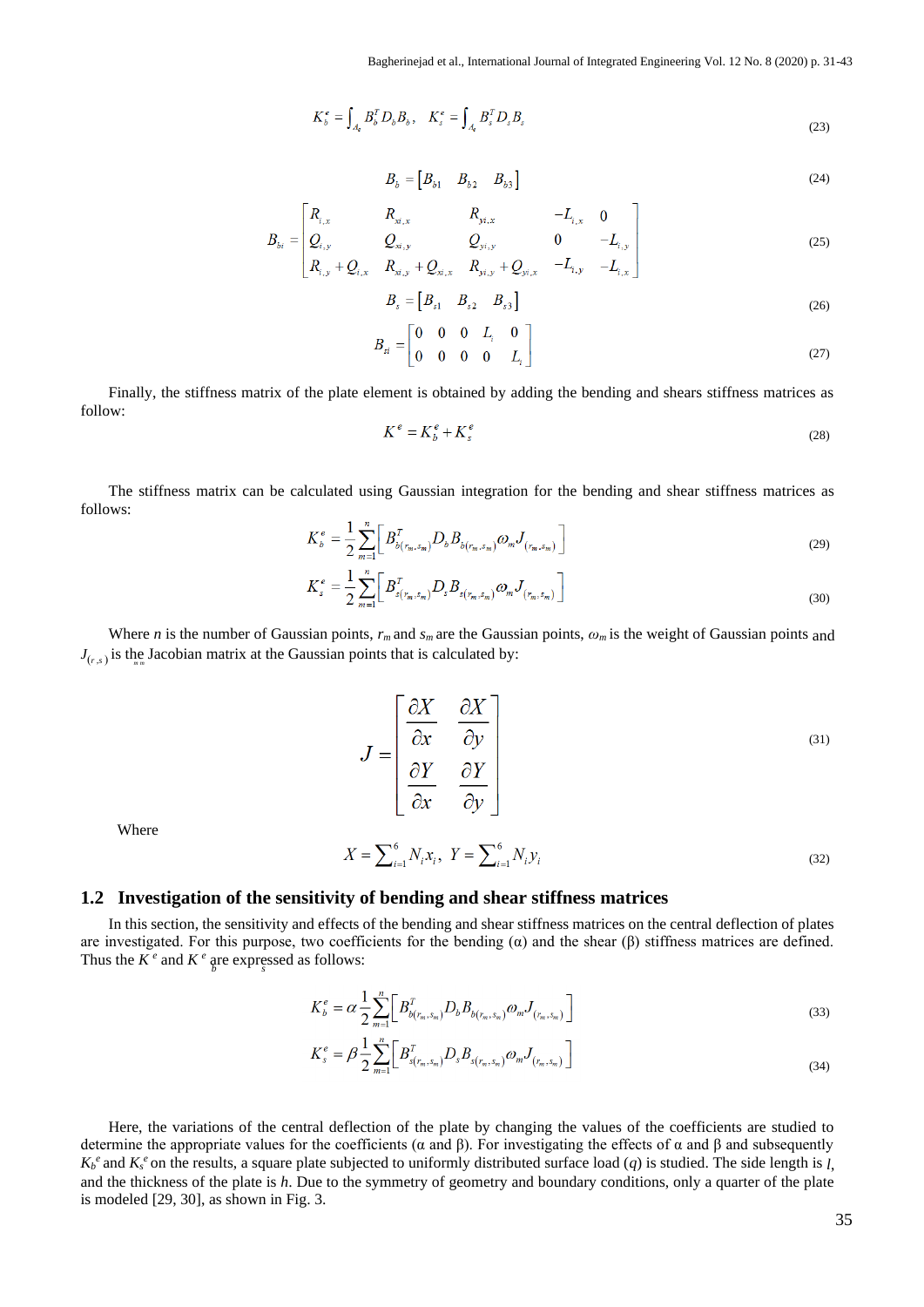The plate is modeled for a  $4\times4$  and  $16\times16$  mesh size and with clamped and simply supported edges as the boundary conditions. The modulus of elasticity is *E*=100 (Pa), the side length is equal to *l*=100 (m), the poison's ratio is υ=0.3, and the uniformly distributed surface load is  $q=1$  (N/m). The thicknesses of plates are equal to  $h=0.001$  (m), 0.1 (m), 1 (m), 10(m), 15(m), and 20(m). The variations of the central deflection with respect to the variations of *α* (when the β parameter is considered to be constant,  $\beta$  =1) for the plate with 16×16 mesh with clamped and simply supported edges are shown in Fig. 4. It is shown that for  $h/1=0.2$  and 0.15 with the clamped support (Fig. 4 (a)) the values of  $\alpha$  must be less than 1 ( $\alpha$ <1) but, for the thin plates ( $h/l = 0.1, 0.01, 1e-3, 1e-5$ ), the values of *α* must be more than  $1(\alpha > 1)$ . In the simply supported plate (Fig. 4 (b)), for all values of  $h/l$ ,  $\alpha$  must be more than 1. Fig. 4 (b) shows that the values of  $\alpha$ , also increase with an increase in the values of *h*/*l*. These results are provided in Fig. 5 for the plate with 4×4 mesh for both clamped and simply supported edges. For the clamped and simply supported plates, the values of  $\alpha$  must be more than 1 for convergence to the exact central deflection.

As shown in Fig. 5 (b), increasing the values of *h*/*l* leads to an increase in the values of α, but it is inversely for the clamped plate (Fig. 5 (a)). In Fig. 4 and Fig. 5, it is shown that for the thin plates (*h*/*l*=0.01,1e-3,1e-5), the values of α will not be changed approximately.



**Fig. 3 - Model of a square plate with 8×8 mesh**



**Fig. 4 - Effect of α variations (***β***=1) on the central deflection for plate with 16×16 mesh, (a) clamped, (b) simply supported**

In the following, the variations of the central deflections with respect to variations of the β parameter (when the  $\alpha$ parameter is assumed to be constant,  $\alpha = 1$ ) are evaluated. The results for  $16\times16$  and  $4\times4$  mesh are shown in Fig. 6 and Fig. 7, respectively. In Fig. 6 and Fig. 7, it is shown that for thin plates (*h*/*l*=0.01,1e-3,1e-5), the variations of β are ineffective on the central deflection values.

As shown in Fig. 6 (a), for 16×16 mesh plate with clamped support edges and *h*/*l*=0.2,0.15,0.1, the values of β approximately should be equal to 1 for convergence to the exact values. As shown in Fig. 6 (b), the values of the β should be more than 2 (β>2) for the convergence of the results to the exact values for the thick plates (*h*/*l*=0.2, 0.15, 0.1).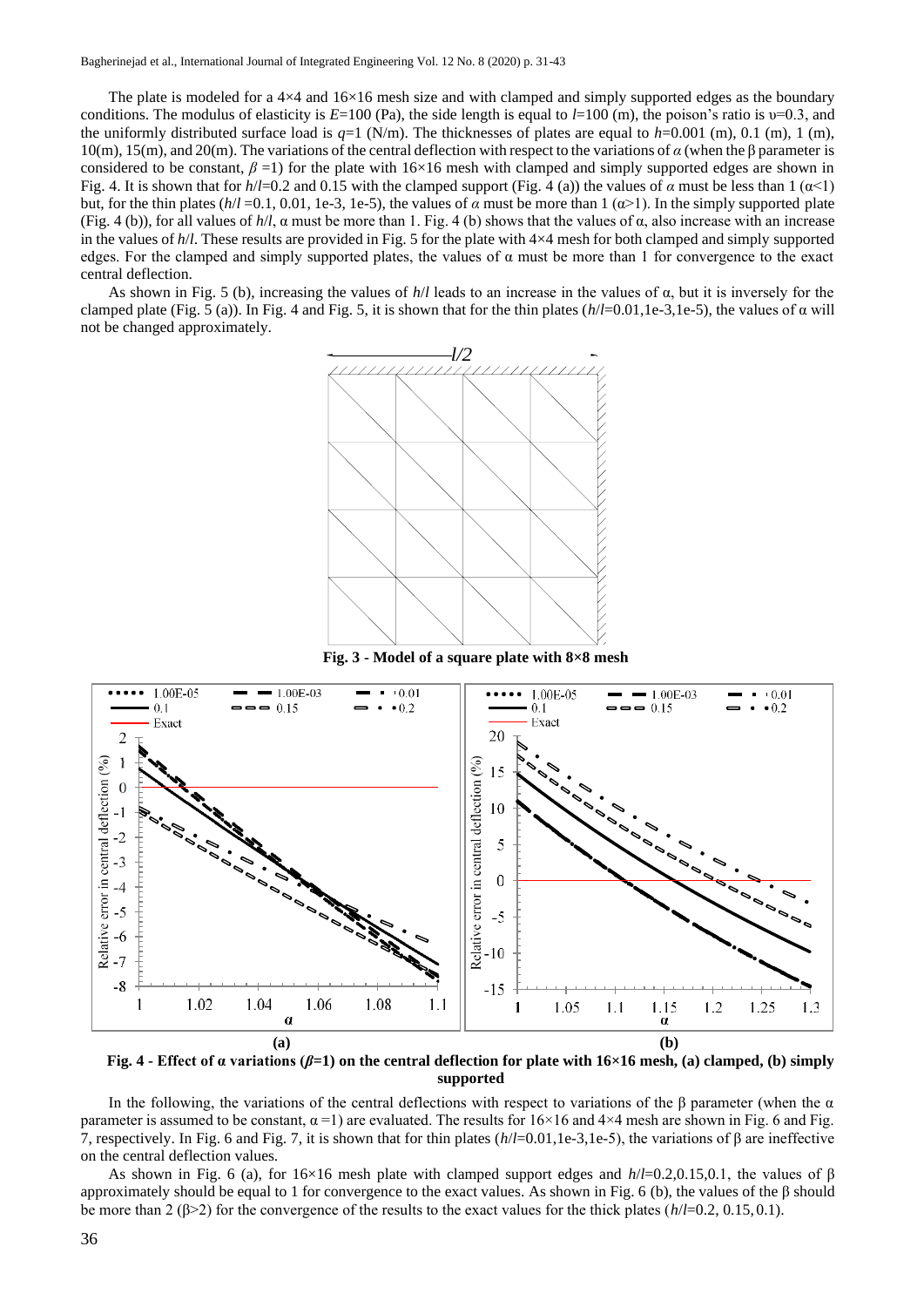

**Fig. 5 - Effect of α variations (***β***=1) on the central deflection for plate with 4×4 mesh, (a) clamped support, (b) simply supported**



**Fig.6 - Effect of β variations (α =1) on the central deflection of plate with 16×16 mesh, (a) clamped support, (b) simply supported**

Fig. 7 (a) shows that only for  $h/l=0.15$  and 0.2, the values of β impact on the values of central deflection. Also, as shown in Fig. 7 (b), only for *h*/*l*=0.2, the values of the β parameter can be useful. By comparing Fig. 6 and Fig. 7, it is proved that the β parameter is effective only for the thick plates (*h*/*l*=0.2, 0.15, 0.1) and has no effect on the thin plates (*h*/*l*=0.01,1e-3,1e-5). Besides, the values of the β parameter are more effective when the mesh size is small, and the plate has simply-supported edges.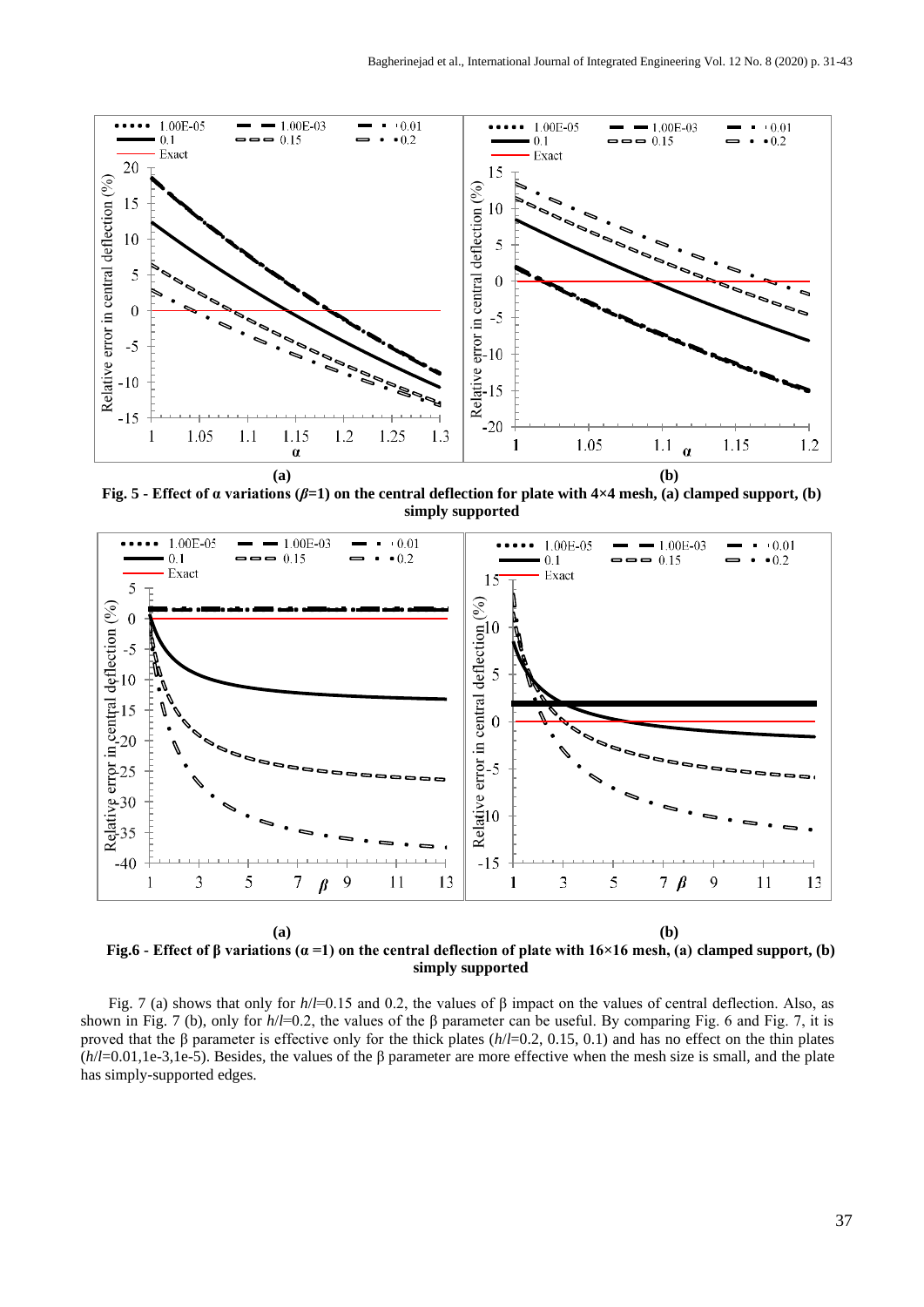

**Fig. 7 - Effect of** *β* **variations (α =1) on the central deflection of plate with 4×4 mesh, (a) clamped support, (b) simply supported**

The sensitivity analysis illustrates that the central displacement of the plate is affected by the flexural stiffness matrix rather than the shear stiffness matrix. The variations of the  $\alpha$  parameter indicate that by selecting appropriate values of  $\alpha$ and  $\beta$  parameters, the central deflection of the plate can be modified. Consequently, this leads to having a reduction in error values. Choosing a suitable function is complex since the thickness, mesh size, and type of supports can have effects on the results. However, in this paper, using the trial and error method and considering the different scenarios of thickness, mesh size and type of support, a function for  $\alpha$  and  $\beta$  parameter is presented as follow:

$$
\alpha = \left(\frac{A_t + A_e}{A_t - A_e} \times \frac{A_t - \log\left(\frac{h}{\sqrt{A_t}}\right)}{A_t + \log\left(\frac{h}{\sqrt{A_t}}\right)}\right)^2, \quad \beta = 1
$$
\n(35)

where  $A_t$  is the area of the plate, and  $A_e$  is the area of the elements. The bending correction coefficient should be calculated for each element if the area of the elements is not equal. So, the bending matrix is written according to equation (36).

$$
K_b^e = \frac{1}{2} \sum_{m=1}^n \bigg[ \alpha_m B_{b(r_m, s_m)}^T D_b B_{b(r_m, s_m)} \omega_m J_{(r_m, s_m)} \bigg] \tag{36}
$$

#### **3. Numerical studies**

Herein, several numerical studies are presented for evaluating the performance of the proposed modifying function. In the following, the results of TTK9S6 and modified stiffness matrices are presented and compared.

#### **3.1 The circular plate under uniform load**

A circular plate under uniform load (*q*) with clamped or simply supported edges is analyzed to investigate the proposed modifying function. Due to symmetry in the geometry and boundary conditions, only a quarter of the plate is analyzed [29, 30] (Fig. 8).

The modulus of elasticity (*E*), the radius of the plate (*r*), and the Poisson's ratio (υ) are 100, 100, and 0.3, respectively. The uniformly distributed surface load is *q*=1. The plate is modeled for a mesh with 9, 25, 81, 289, and 1089 nodes [30]. The thickness variations are *h*=0.001, 0.01, 1, 10, 15, and 20. Also, a clamped or simply supported edges are assumed for the boundary conditions of the plate [30]. The results for the clamped and simply supported edges for the plates are listed in Tables 1 and 2, respectively. Note that the results of the modifying function are labeled as "M: means that it has been modified". The results indicate the desirable effects of the modifying function in most cases.

For a better comparison, for the 9-node and 1089-node models, the relative errors in the central deflection with respect to  $h/l$  for the clamped and simply supported edges are presented in Fig. 9 (a) and Fig. 9 (b), respectively. These figures show the ability of the proposed function to predict the central deflection.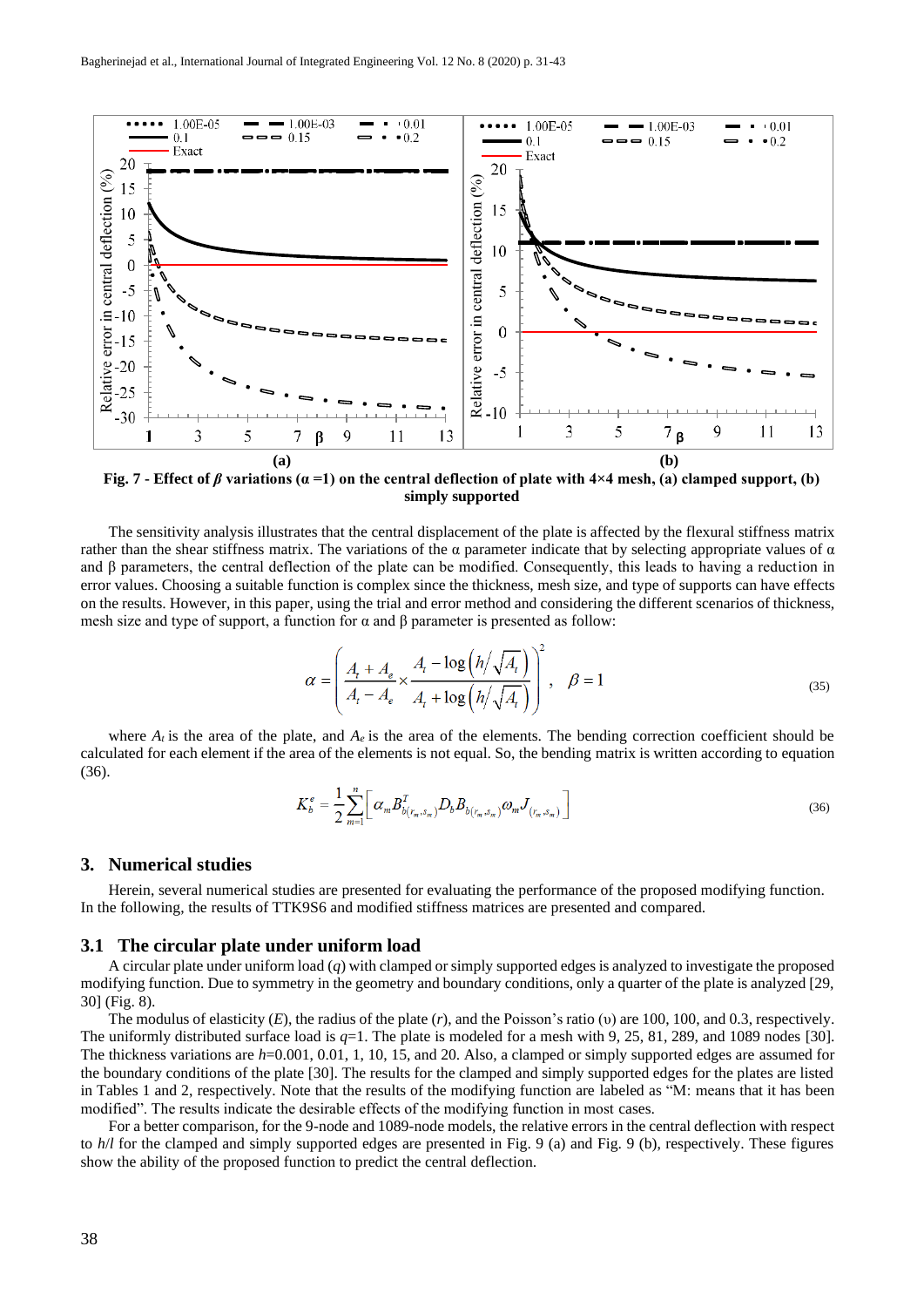

**Fig. 8 - 81-node mesh model for a circular plate**

| h/r    | 0.00001 |        | 0.001  |        | 0.01   |        | 0.1    |        | 0.15   |        | 0.2    |        |
|--------|---------|--------|--------|--------|--------|--------|--------|--------|--------|--------|--------|--------|
| models |         | М      |        | M      |        | M      |        | M      |        | M      |        | M      |
| 9n     | 2.9252  | 1.7914 | 2.9252 | 1.7933 | 2.9258 | 1.7948 | 2.9867 | 1.8564 | 3.0635 | 1.9332 | 3.1709 | 2.0405 |
| 25n    | 1.8944  | 1.6691 | 1.8944 | 1.6708 | 1.8950 | 1.6723 | 1.9566 | 1.7347 | 2.0343 | 1.8126 | 2.1432 | 1.9216 |
| 81n    | 1.6448  | 1.5904 | 1.6448 | 1.5920 | 1.6455 | 1.5935 | 1.7111 | 1.6599 | 1.7940 | 1.7429 | 1.9099 | 1.8590 |
| 289n   | 1.5830  | 1.5666 | 1.5830 | 1.5682 | 1.5837 | 1.5697 | 1.6519 | 1.6387 | 1.7380 | 1.7250 | 1.8586 | 1.8457 |
| 1089n  | 1.5676  | 1.5606 | 1.5676 | 1.5622 | 1.5683 | 1.5637 | 1.6378 | 1.6339 | 1.7255 | 1.7218 | 1.8482 | 1.8446 |
| Exact  | 1.5625  |        | 1.5625 |        | 1.5632 |        | 1.6339 |        | 1.7232 |        | L.8482 |        |

| h/r    | 0.00001 |        | 0.001  |        | 0.01   |        | 0.1    |        | 0.15   |        | 0.2    |        |
|--------|---------|--------|--------|--------|--------|--------|--------|--------|--------|--------|--------|--------|
| models |         | M      | т      | M      | т      | M      |        | M      |        | M      |        | M      |
| 9n     | 8.1234  | 5.9875 | 8.1234 | 5.9936 | 8.1243 | 5.9975 | 8.2160 | 6.0834 | 8.3307 | 6.1865 | 8.4894 | 6.3277 |
| 25n    | 6.7936  | 5.9878 | 6.7936 | 5.9939 | 6.7945 | 5.9978 | 6.8775 | 6.0838 | 6.9804 | 6.1869 | 7.1218 | 6.3280 |
| 81n    | 6.4757  | 6.2650 | 6.4757 | 6.2714 | 6.4765 | 6.2754 | 6.5548 | 6.3570 | 6.6505 | 6.4531 | 6.7816 | 6.5845 |
| 289n   | 6.3966  | 6.3304 | 6.3966 | 6.3369 | 6.3974 | 6.3409 | 6.4723 | 6.4191 | 6.5636 | 6.5109 | 6.6901 | 6.6378 |
| 1089n  | 6.3768  | 6.3482 | 6.3768 | 6.3547 | 6.3776 | 6.3587 | 6.4500 | 6.4343 | 6.5396 | 6.5246 | 6.6649 | 6.6502 |
| Exact  | 6.3702  |        |        | 6.3702 | 6.3709 |        |        | 6.4416 | 6.5309 |        | 6.6559 |        |



**Fig. 9 - Relative error in central deflection with respect to h/l for the plates with (a) 9-node and (b) 1089-node**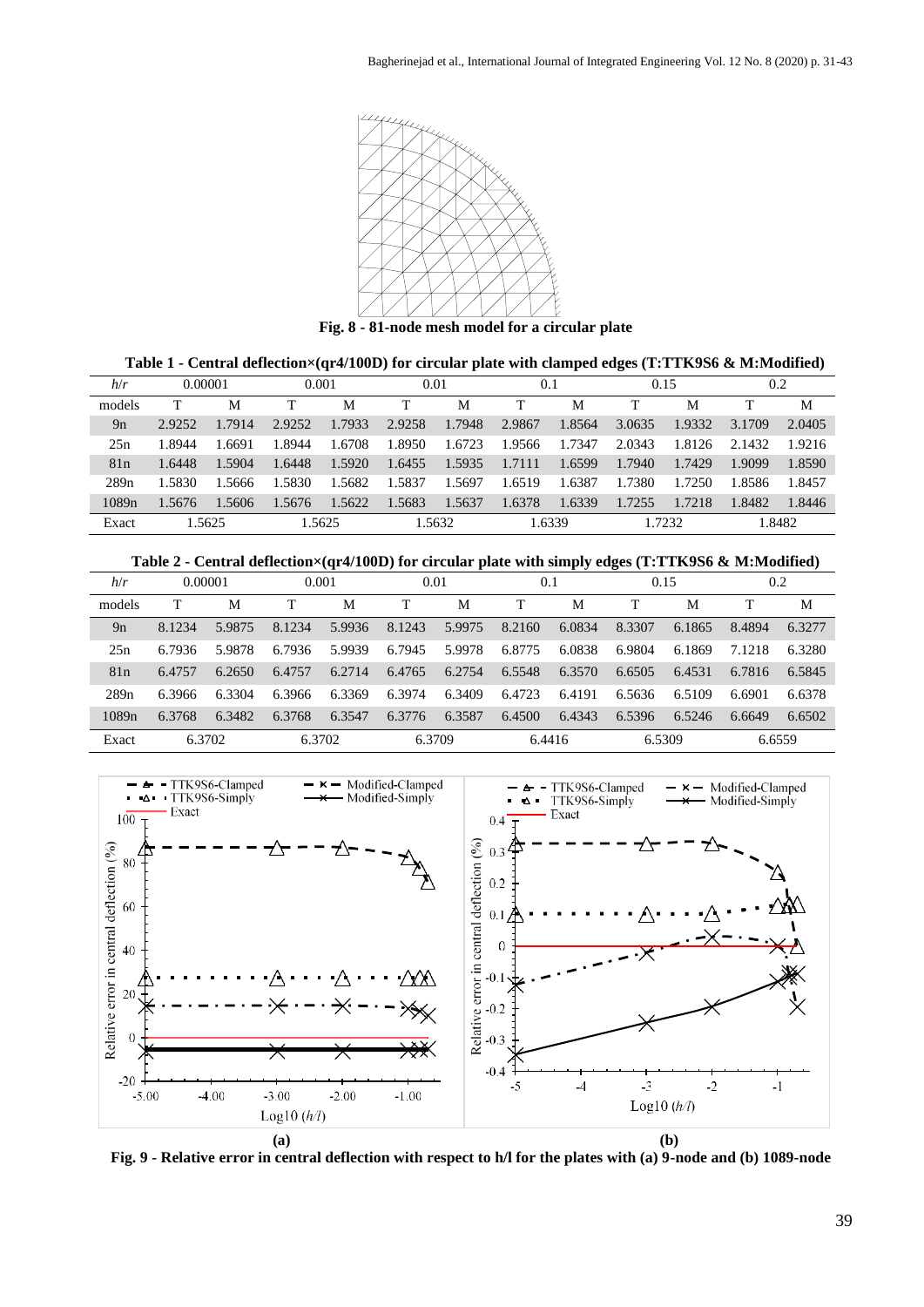# **3.2 The clamped circular plate under uniform load with different meshes**

For further evaluation, two-clamped plates with different meshes are studied here. In the first case, as shown in Fig. 10 (a), the plate has regular mesh with the number of nodes equal to 49. As shown, the area of created elements is different. In the second case, as shown in Fig. 10 (b), the plate has an irregular mesh with the number of nodes equal to 40. The results of the analysis are listed in Table 3. It isshown that the modifying function has an excellent effect on the convergence of the results to the exact values. The relative errors in the central deflection concerning  $h/l$  for 49-node and 40-node meshes are effectively reduced (see Fig. 11).



**Fig. 10 - Clamped plate with different meshes (a) 49-node (b) 40-node**

**Table 3 - Central deflection×(qr4/100D) for a clamped circular plate with different meshes (T: TTK9S6 & M: Modified)**

| h/l    | 0.00001 |        | 0.001 |               | 0.01 |                      | (0.1) |               | 0.15 |        | 0.2    |        |
|--------|---------|--------|-------|---------------|------|----------------------|-------|---------------|------|--------|--------|--------|
| models |         | М      | T.    | M             | T    | М                    | T     | М             | T    | M      |        | М      |
| 49n    | 1.7075  | 1.6046 |       | 1.7075 1.6062 |      | 1.7081 1.6077 1.7754 |       | 1.6756 1.8600 |      | 1.7602 | 1.9783 | 1.8783 |
| 40n    | 1.8143  | 1.5454 |       | 1.8143 1.5470 |      | 1.8151 1.5486 1.8864 |       | 1.6198 1.9726 |      | 1.7053 | 2.0910 | 1.8225 |
| Exact  |         | 1.5625 |       | 1.5625        |      | 1.5632               |       | 1.6339        |      | 1.7232 | 1.8482 |        |



**Fig. 11 - Relative error for evaluation of central deflection with respect to different values for h/l in (a) 49-node and (b) 40-node plates**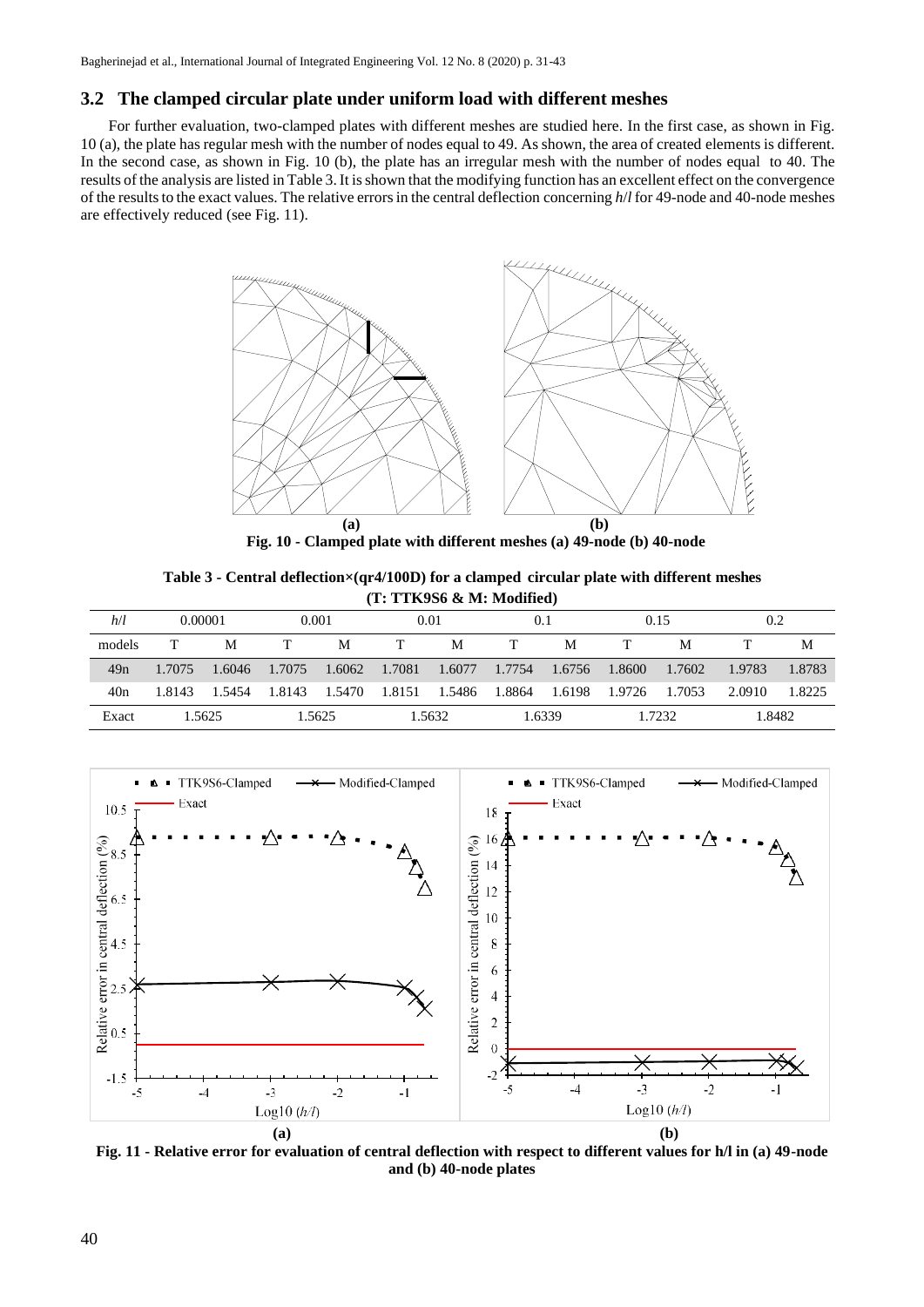# **3.3 The square plate under uniform load**

A square plate under uniform load (*q*) with the clamped or simply supported edges is analyzed for evaluating the proposed modifying function. Due to symmetry in the geometry and boundary conditions, only a quarter of the plate is analyzed (see Fig. 2). The modulus of elasticity is *E*=100, the length of the plate is *l*=100, the Poisson's ratio is υ=0.3, and the uniformly distributed surface load is *q*=1. The plate is modeled with 4×4, 8×8, 16×16, and 32×32 meshes [30]. The thickness variations are assumed to be equal to *h*=0.001, 0.01, 1, 10, 15, and 20 [30]. The clamped and simply supported edges are considered for the plate. The results of the plates with clamped and simply supported edges are listed in Tables 4 and 5, respectively. Also, the relative errors in computing the central deflection are presented in Fig. 12. As shown in Fig. 12, the effect of modifying function on the errors is reduced when the mesh size is small  $(16\times16)$ .

| 1 : 1 1 NYSO & M.:MOUIHEU) |         |        |        |        |        |        |        |        |        |        |        |        |  |
|----------------------------|---------|--------|--------|--------|--------|--------|--------|--------|--------|--------|--------|--------|--|
| h/1                        | 0.00001 |        | 0.001  |        | 0.01   |        | 0.1    |        | 0.15   |        | 0.2    |        |  |
| models                     |         | М      |        | M      |        | M      |        | M      |        | M      |        | M      |  |
| 4x4                        | 0.1499  | 0.1450 | 0.1499 | 0.1451 | 0.1501 | 0.1454 | 0.1685 | 0.1638 | 0.1914 | 0.1867 | 0.2230 | 0.2183 |  |
| 8x8                        | 0.1334  | 0.1321 | 0.1334 | 0.1322 | 0.1336 | 0.1324 | 0.1546 | 0.1535 | 0.1802 | 0.1791 | 0.2153 | 0.2142 |  |
| 16x16                      | 0.1284  | 0.1279 | 0.1284 | 0.1279 | 0.1286 | 0.1282 | 0.1510 | 0.1507 | 0.1781 | 0.1778 | 0.2149 | 0.2146 |  |
| 32x32                      | 0.1270  | 0.1267 | 0.1270 | 0.1267 | 0.1272 | 0.1271 | 0.1503 | 0.1502 | 0.1780 | 0.1779 | 0.2157 | 0.2156 |  |
| Exact                      | 0.1265  |        |        | 0.1265 |        | 0.1265 |        | 0.1499 |        | 0.1798 |        | 0.2167 |  |

#### **Table 4 - Central deflection×(ql4/100D) for square plate with clamped edges (T:TTK9S6 & M:Modified)**

#### **Table 5 - The central deflection×(ql4/100D) for square plate with simply supported (T:TTK9S6 & M:Modified)**

| h/1    | 0.00001 |        | 0.001  |        | 0.01   |        | 0.1    |        | 0.15   |        | 0.2    |        |
|--------|---------|--------|--------|--------|--------|--------|--------|--------|--------|--------|--------|--------|
| models |         | M      | т      | М      |        | M      |        | М      |        | M      |        | M      |
| 4x4    | 0.4508  | 0.4360 | 0.4508 | 0.4364 | 0.4512 | 0.4370 | 0.4904 | 0.4762 | 0.5321 | 0.5177 | 0.5843 | 0.5697 |
| 8x8    | 0.4240  | 0.4121 | 0.4240 | 0.4124 | 0.4246 | 0.4136 | 0.4694 | 0.4626 | 0.5113 | 0.5046 | 0.5626 | 0.5556 |
| 16x16  | 0.4137  | 0.4121 | 0.4137 | 0.4124 | 0.4147 | 0.4136 | 0.4636 | 0.4626 | 0.5056 | 0.5046 | 0.5566 | 0.5556 |
| 32x32  | 0.4096  | 0.4086 | 0.4096 | 0.4089 | 0.4112 | 0.4107 | 0.4622 | 0.4618 | 0.5042 | 0.5038 | 0.5550 | 0.5547 |
| Exact  | 0.4062  |        |        | 0.4062 |        | 0.4064 |        | 0.4273 |        | 0.4536 | 0.4906 |        |



**Fig. 12 - Relative error in central deflection with respect to h/l for (a) 4x4 mesh (b) 32x32 meshes**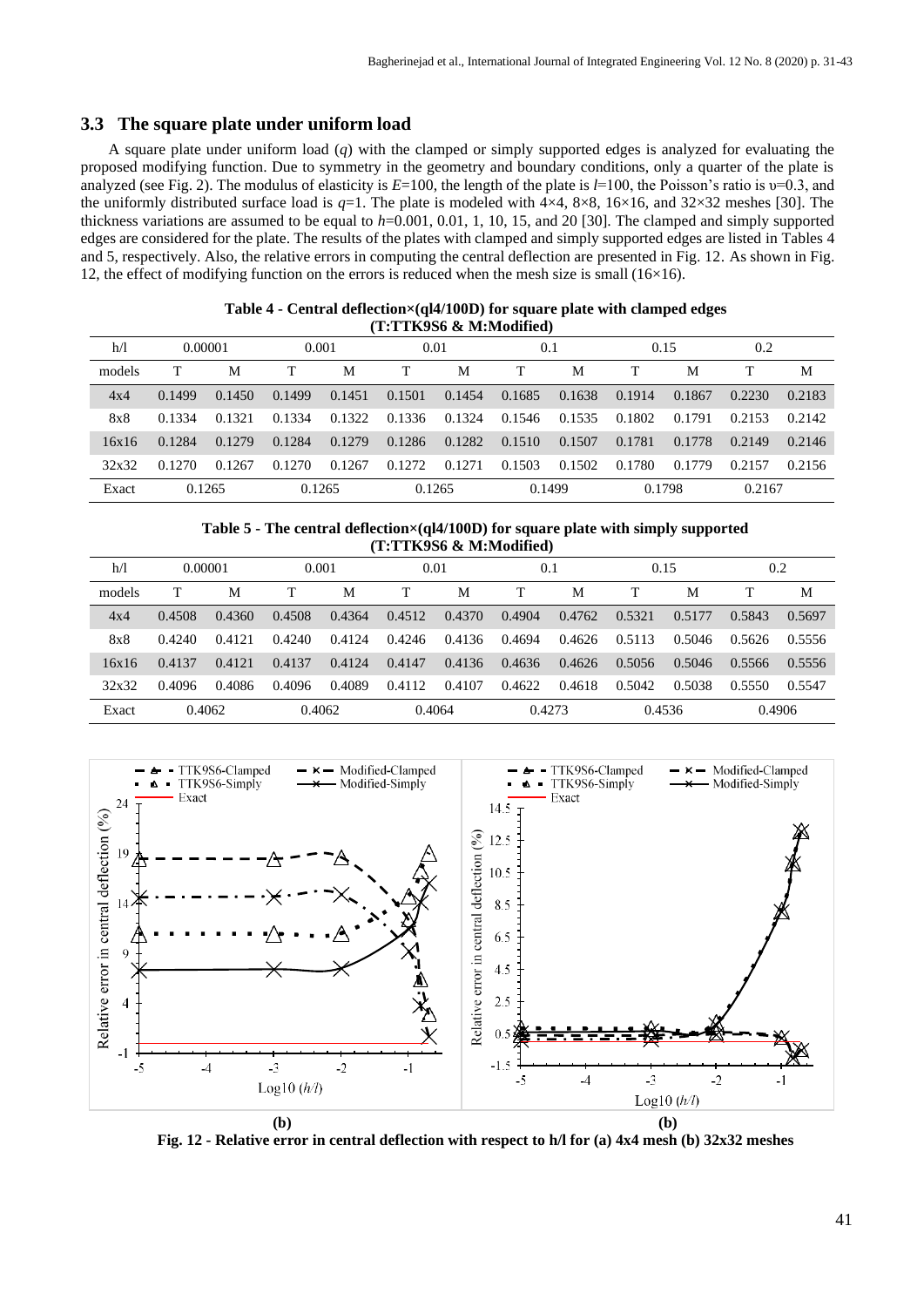# **4. Comparing Errors**

There are several methods to evaluate the errors, such as mean absolute percentage error (MAPE), root mean square error (RMSE), and so on [31]. For a comprehensive comparison between the results of the TTK9S6 and the modified element, the error percentage (EP) of each element for computing the central displacement in comparison with the exact value is presented in Table 6. The error percentage is calculated in absolute maximum, absolute minimum, and average (MAPE) for each model. It can be seen that the EP in the modified element is significantly decreased. The values of MAPE in the TTK9S6 element (21.57% and 47.32%) are near 5 and 2.8 times the modified element (4.25% and 2.63%) for the circular plates with the clamped and simply supported edges, respectively. The ratios of the MAPE for the square plates with clamped and simply supported edges in the TTK9S6 (4.50% and 8.71%) in comparison with the modified element (3.51% and 7.23%) are equal to 1.28 and 1.20, respectively. So, it is concluded that the effect of the modified element for the reduction of the errors is more considerable in the circular plate. Also, for the clamped circular plate with different meshes, the significant effect can be seen in the error reduction for the modified element (Table 3). As shown, the values of MAPE for the TTK9S6 and modified elements are equal to 11.91 and 1.75, respectively. It means that the MAPE in TTL9S6 is approximately 6.81 times the modified element. The results also illustrate a significant reduction in the maximum EP. As shown in Table 6, the maximum EP for the TTK9S6 is equal to 87.21%, while this value is 16.13% for the modified element.

| <u>Table 6 - Error percentage (%) of TTK9S6 and modified element</u> |         |          |         |          |                |          |  |  |  |  |  |  |  |
|----------------------------------------------------------------------|---------|----------|---------|----------|----------------|----------|--|--|--|--|--|--|--|
| Models                                                               | Maximum |          | Minimum |          | Average (MAPE) |          |  |  |  |  |  |  |  |
|                                                                      | TTK9S6  | Modified | TTK9S6  | Modified | TTK9S6         | Modified |  |  |  |  |  |  |  |
| Clamped circular plate (Table 1)                                     | 87.21   | 14.81    | 0.00    | 0.00     | 21.57          | 4.25     |  |  |  |  |  |  |  |
| Simply supported circular plate (Table 2)                            | 27.56   | 6.01     | 0.10    | 0.09     | 7.32           | 2.63     |  |  |  |  |  |  |  |
| Clamped circular plate with different meshes (Table 3)               | 16.12   | 2.85     | 7.04    | 0.86     | 11.91          | 1.75     |  |  |  |  |  |  |  |
| Clamped square plate (Table 4)                                       | 18.64   | 14.91    | 0.23    | 0.15     | 4.50           | 3.51     |  |  |  |  |  |  |  |
| Simply supported square plate (Table 5)                              | 19.10   | 16.13    | 0.83    | 0.58     | 8.71           | 7.23     |  |  |  |  |  |  |  |
| All models                                                           | 87.21   | 16.13    | 0.00    | 0.00     | 11.06          | 4.04     |  |  |  |  |  |  |  |

# **5. Conclusion**

In this paper, an idea was suggested to improve the results of plate elements based on the coefficient correction. The results of the sensitivity analysis proved that the central displacement depends on the bending stiffness matrix, and the effects of shear stiffness matrix could be ignored. According to the variations of the correction factor for the bending stiffness, a function was proposed. The results indicated that in most cases, the proposed modifying function caused to converge the central displacements to the exact values, and the errors were reduced. The investigations showed that in the plates with large mesh and also with irregular mesh, the proposed function effectively reduced the errors. The results of different numerical examples illustrated that the use of the bending correction factor averagely decreases the errors of FEM analysis from 11.06% to 4.04%

# **Acknowledgement**

The authors would like to acknowledge the Shahid Rajaee Teacher Training University and Shahrekord University.

# **References**

- [1] Clovgh, R.W., & Tocher, J.L. (1966). Finite element stiffness matrices for analysis of plates in bendingProceedings of Conference on Matrix Methods in Structural Mechanics, Ohio, USA. 515-541.
- [2] Choi, C.-K., & Kwak, H.-G. (1990). The effect of finite element mesh size in nonlinear analysis of reinforced concrete structures. Computers & Structures, 36(5), 807-815.
- [3] Kanapady, R., Bathina, S., Tamma, K., Kamath, C., & Kumar, V. (2001). Determination of an initial mesh density for finite element computations via data mining. CA (US): Lawrence Livermore National Lab
- [4] Li, Y., Karr, D.G., & Wang, G. (2007). Mesh size effects in simulating ductile fracture of metalsProceedings of 10th International Symposium on Practical Design on Ships and Other Floating Structures. Houston, Texas United States of America, 247-254.
- [5] Nam, J.W., Kim, J.-H.J., Kim, S.B., Yi, N.H., & Byun, K.J. (2008). A study on mesh size dependency of finite element blast structural analysis induced by non-uniform pressure distribution from high explosive blast wave. KSCE Journal of Civil Engineering, 12(4), 259-265.
- [6] Troyani, N., Perez, A., & Baiz, P. (2005). Effect of finite element mesh orientation on solution accuracy for torsional problems. Finite elements in analysis and design, 41(14), 1377-1383.
- [7] Suresh, K., & Regalla, S.P. (2014). Effect of mesh parameters in finite element simulation of single point incremental sheet forming process. Procedia materials science, 6, 376-382.